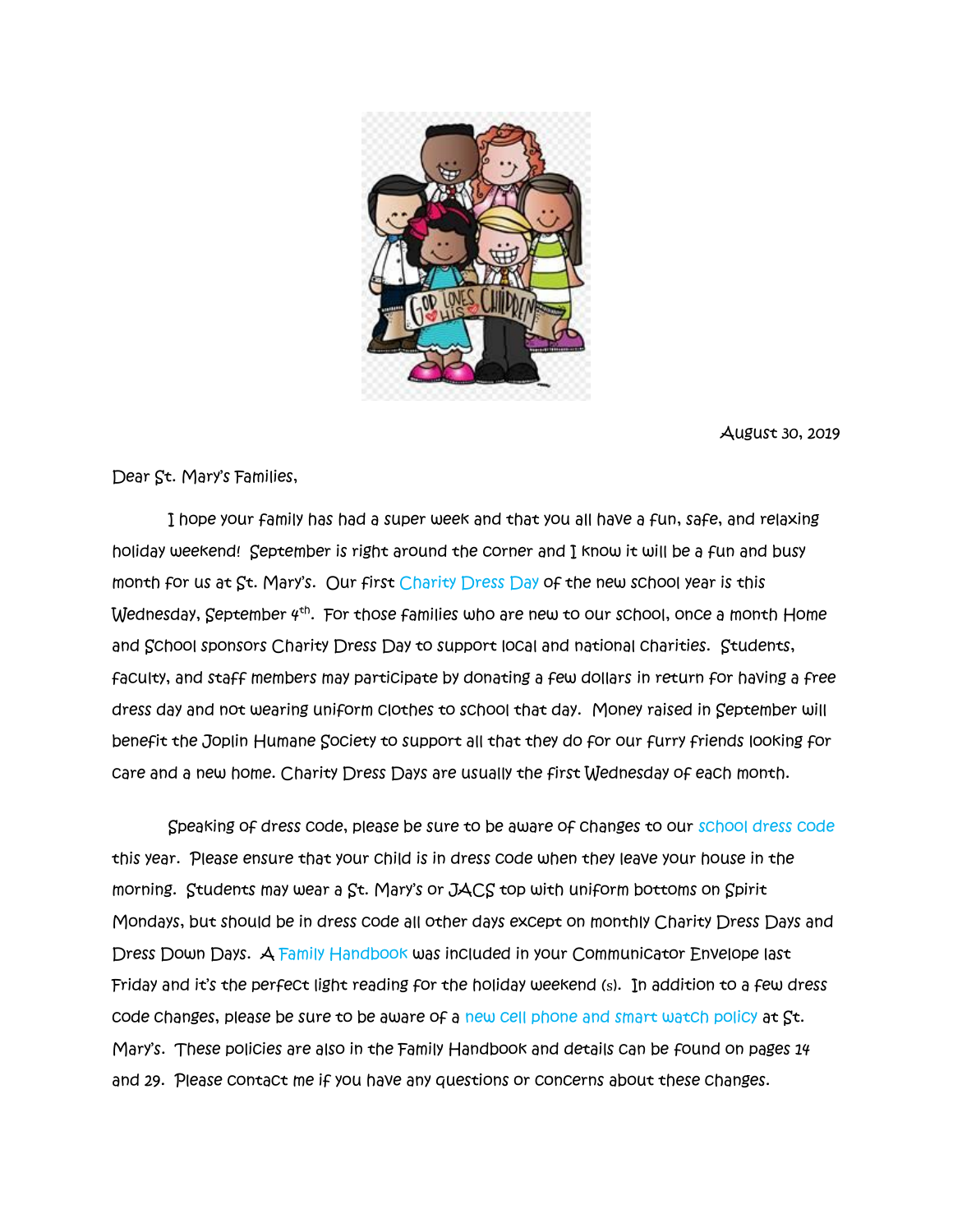School Picture Day is coming soon! St. Mary's uniform school picture day is Monday, September 16<sup>th</sup>, with September 17<sup>th</sup> being a make-up day in case any students are absent on Monday. We ask that students wear either a navy or red uniform shirt to school for photos, in addition to any normal uniform bottoms. School picture re-take day is scheduled on Monday, October 21<sup>st</sup> just in case photos don't turn out as well as planned. School picture order forms will be sent home in next Friday's Communicator Envelope. Additional order forms will also be available in the school office.

 Don't forget to make plans for Home and School's fabulous and fantastic Fall Festival being held on Saturday, September 21st from 5:30-8:00 p.m. This will be a fun night filled with all kinds of games and activities for children and adults, delicious food, and a beer/margarita garden for adult refreshments. More information and details will be included in next week's newsltter. All proceeds raised at the event will be used for playground improvements on our back playground for Kindergarten-5<sup>th</sup> graders to enjoy for years to come! St. Mary's is blessed to have such a wonderful and active Home and School Association, thank you!

 I have missed being at school the last few days and hope to be back in the school groove soon. I had knee surgery on Thursday morning to repair an injury and I'm looking forward to being back to school, even for a little while, on Tuesday. Thank you for all that you do for your child, including sending them to St. Mary's. We are all blessed to have such a incredible school that can educate, nurture, and love the whole child.

God bless and take care,

Joanne Lown

[jlown@jacss.org](mailto:jlown@jacss.org)

Important Dates to Remember:

Monday, September 2nd

Labor Day, NO SCHOOL